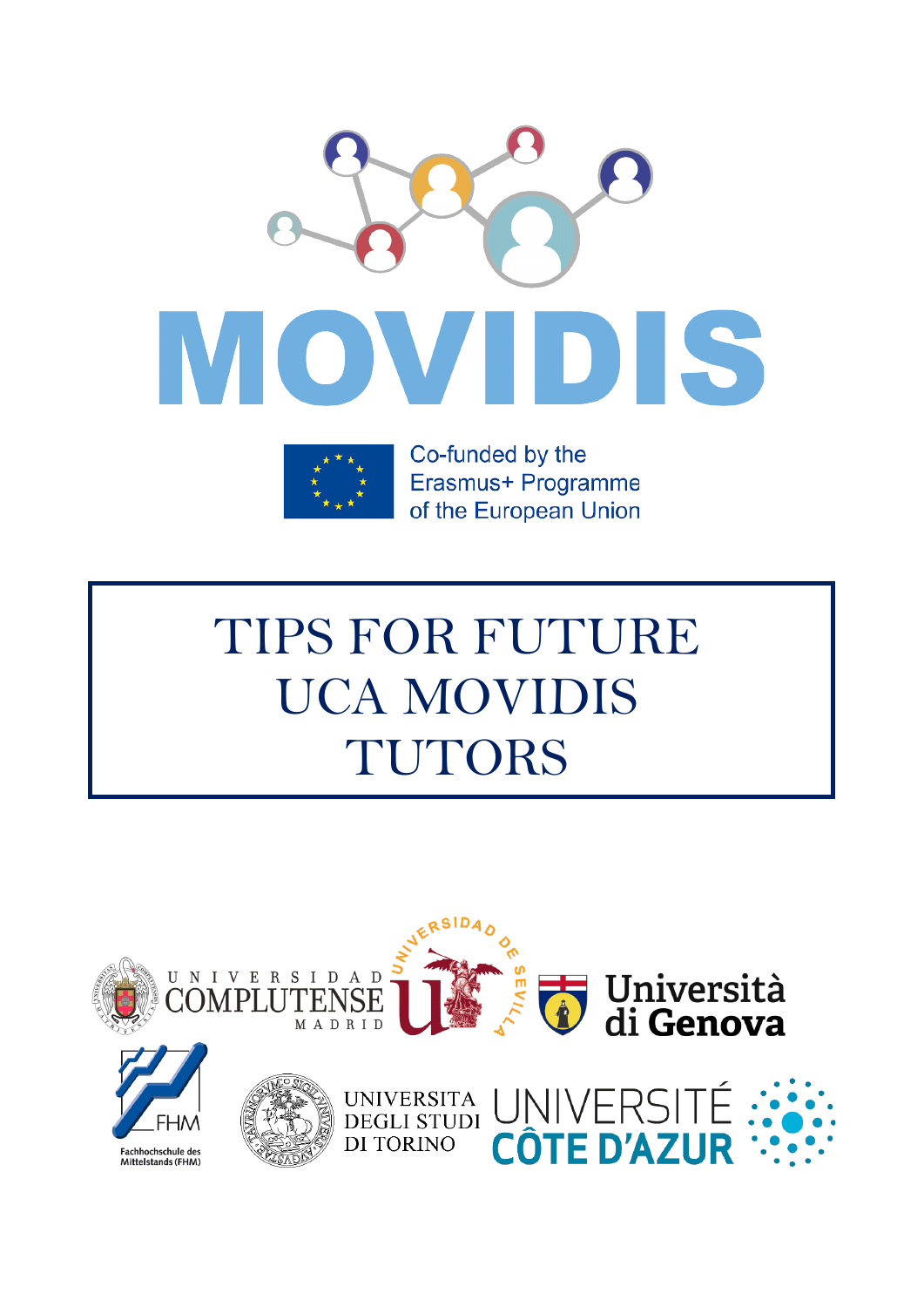## Small tips to facilitate communication between managers, teachers and other tutors

Create a WhatsApp or Messenger group or by e-mail of tutors to exchange with each other on courses, the problems that students may encounter and all information concerning tutors in general.

Do not hesitate to contact the managers as soon as you have a doubt or a problem with the organization or to contact a student.

Likewise, do not hesitate to contact the teachers if you need to help one of your students (by helping with exercises or scheduling problems…)

Fill in your Movidis Week every Sunday evening (to avoid forgetting)

Remember to take photos with your students, it will make you memories and it is useful for making the testimony book at the end of the mission.  $\odot$ 

## First call

The first call is really a first contact, a personal presentation of yourself and the student to get to know each other.

This is also the time to present the university platforms (Moodle, ENT, mailbox). To show the student, this first meeting can be done on Zoom to make screen sharing more easily.

Before starting, the student must have:

- His/her student number (the one that starts with 2200 ....). It can be useful to find his/her grades or if the student has administrative problems.
- His/her student email address from Université Côte d´Azur: [firstname.lastname@etu.univ-cotedazur.fr](mailto:firstname.lastname@etu.univ-cotedazur.fr)
- His/her identifier (first letter of the name + first letter of the first name + last 6 digits of his student number)
- His/her password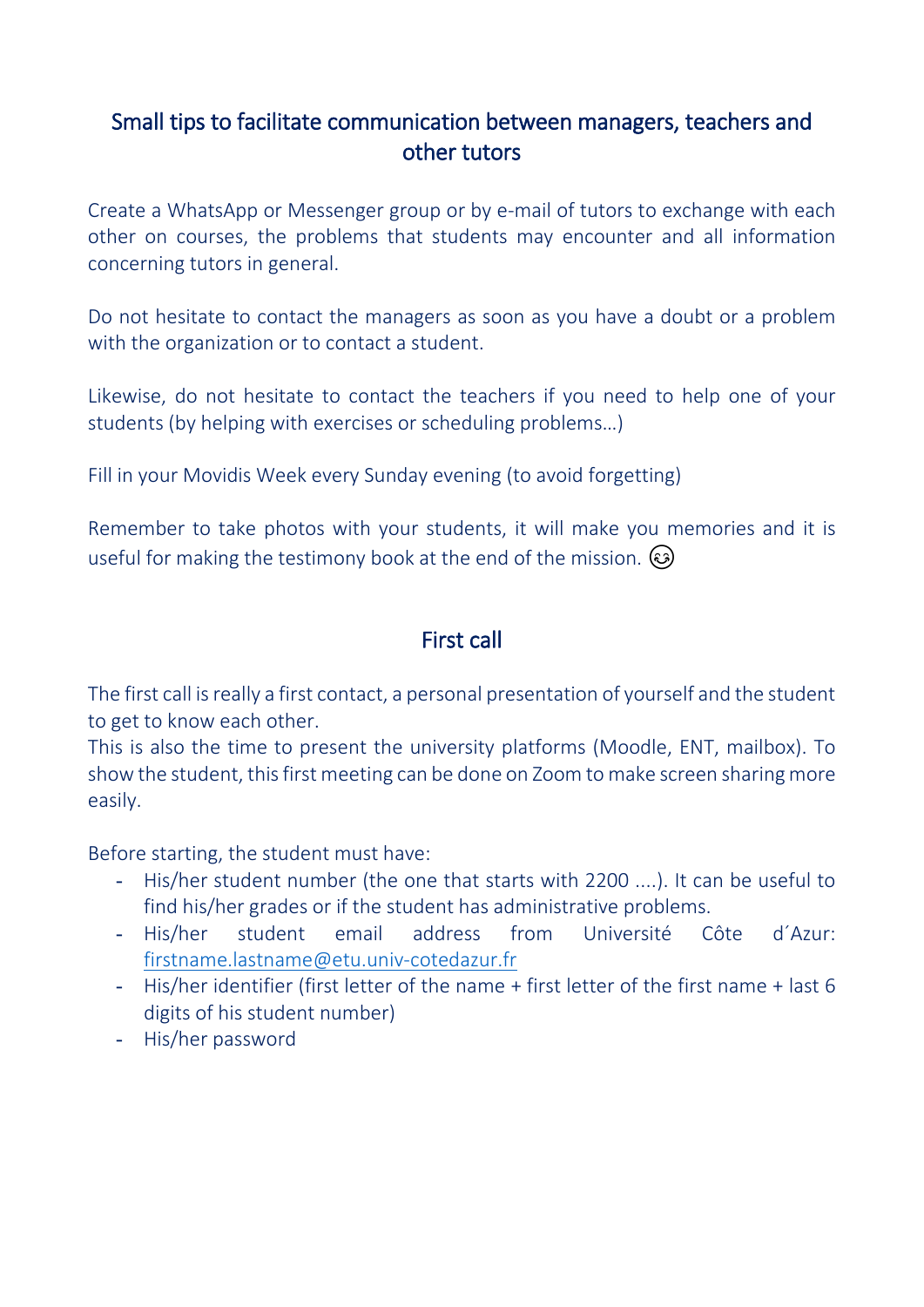## The ENT

Present the ENT

[\(https://ent.unice.fr/uPortal/tag.idempotent.render.userLayoutRootNode.uP\)](https://ent.unice.fr/uPortal/tag.idempotent.render.userLayoutRootNode.uP) and the tools available:

- Student messaging (Outlook)
- The personal Drive (which can also be shared)
- The Zoom application for scheduling meetings. Recommend that the student install Zoom on their computer: useful and more practical for following teachers' meetings and Movidis meetings during the semester [\(https://zoom.us/fr](https://zoom.us/fr-fr/meetings.html)[fr/meetings.html\)](https://zoom.us/fr-fr/meetings.html)



| UNIVERSITÉ : E.N.T.          |                                                                                                | $\bullet$<br>0<br>Bonjour |
|------------------------------|------------------------------------------------------------------------------------------------|---------------------------|
| Mes Services Contacts        | Vie Universitaire<br>Bibliothèque<br>Mes outils<br>Pédagogie<br>Assistance<br><b>Mes Infos</b> |                           |
|                              | > Mon dossier Web   Emplois du temps   Intracursus   Sesame   Inscriptions                     |                           |
| Mon dossier Web              |                                                                                                | QE                        |
|                              |                                                                                                |                           |
|                              | Ftat-civil                                                                                     |                           |
|                              |                                                                                                |                           |
| & Etat-civil                 | Généralités                                                                                    |                           |
| # Adresses                   |                                                                                                |                           |
| Inscriptions<br>D.           | Dossier                                                                                        |                           |
| 曲<br>Calendrier des épreuves |                                                                                                |                           |
| 疆<br>Notes & résultats       | NNE                                                                                            |                           |
|                              | Prénom et Nom                                                                                  |                           |
| $\bullet$<br>Aide            |                                                                                                |                           |
| Gb.<br>Déconnexion           | Email                                                                                          |                           |
|                              |                                                                                                |                           |
|                              | Nationalité                                                                                    |                           |
|                              | Date de naissance                                                                              |                           |
|                              |                                                                                                |                           |
|                              | À                                                                                              |                           |
|                              |                                                                                                |                           |
|                              | Département ou Pays                                                                            |                           |

In the My info tab (Mes infos, in French), the student can find his/her personal information and can also access his/her grades for subjects taken at the Université Côte d'Azur (in Grades & Results in the scrolling on the left)

# The Moodle platform

Present the Moodle platform [\(https://lms.univ-cotedazur.fr/login/index.php\)](https://lms.univ-cotedazur.fr/login/index.php) on which the student will find course slides, exams etc. To access this platform, you need the student's username and password.

|                                                          |                                          | : LMS UCA Tableau de bord Cours * Accompagnement * Français (fr) *<br>$\bullet$                                        |
|----------------------------------------------------------|------------------------------------------|------------------------------------------------------------------------------------------------------------------------|
|                                                          | <b>&amp;</b> Tableau de bord             | the company of the search of the company of the company of the company of the company of the company of the company of |
|                                                          | * Accueil du site                        |                                                                                                                        |
| UNIVERSITÉ :::::<br>Côte d'azur                          | <b>M</b> Calendrier                      | UNIVERSITÉ CÔTE D'AZUR                                                                                                 |
|                                                          | Fichiers personnels                      |                                                                                                                        |
|                                                          | <b><sup>■</sup></b> Mes cours            |                                                                                                                        |
|                                                          | <b>E</b> ILEEDPS                         | Message personnel                                                                                                      |
| <b>UNIVERSITÉ</b><br><b>CÔTE D'AZUR</b>                  | <b>F</b> ILEEEIS                         |                                                                                                                        |
| Compte UCA                                               | <b>ECUE</b> Econometrics S6 -<br>ILEMEC6 | Modifier cette page                                                                                                    |
| Se connecter                                             | <b>ECUE</b> Industrial Economics         | Chronologie                                                                                                            |
| Vous n'avez pas de compte UCA ? Mot de<br>passe oublié ? | S6 - ILEMIE6                             | m<br>Ы<br>推。<br>$\odot$ +                                                                                              |
|                                                          | <b>E</b> IMEBML                          | Tableau de bord<br>Calendrier<br><b>Badges</b>                                                                         |